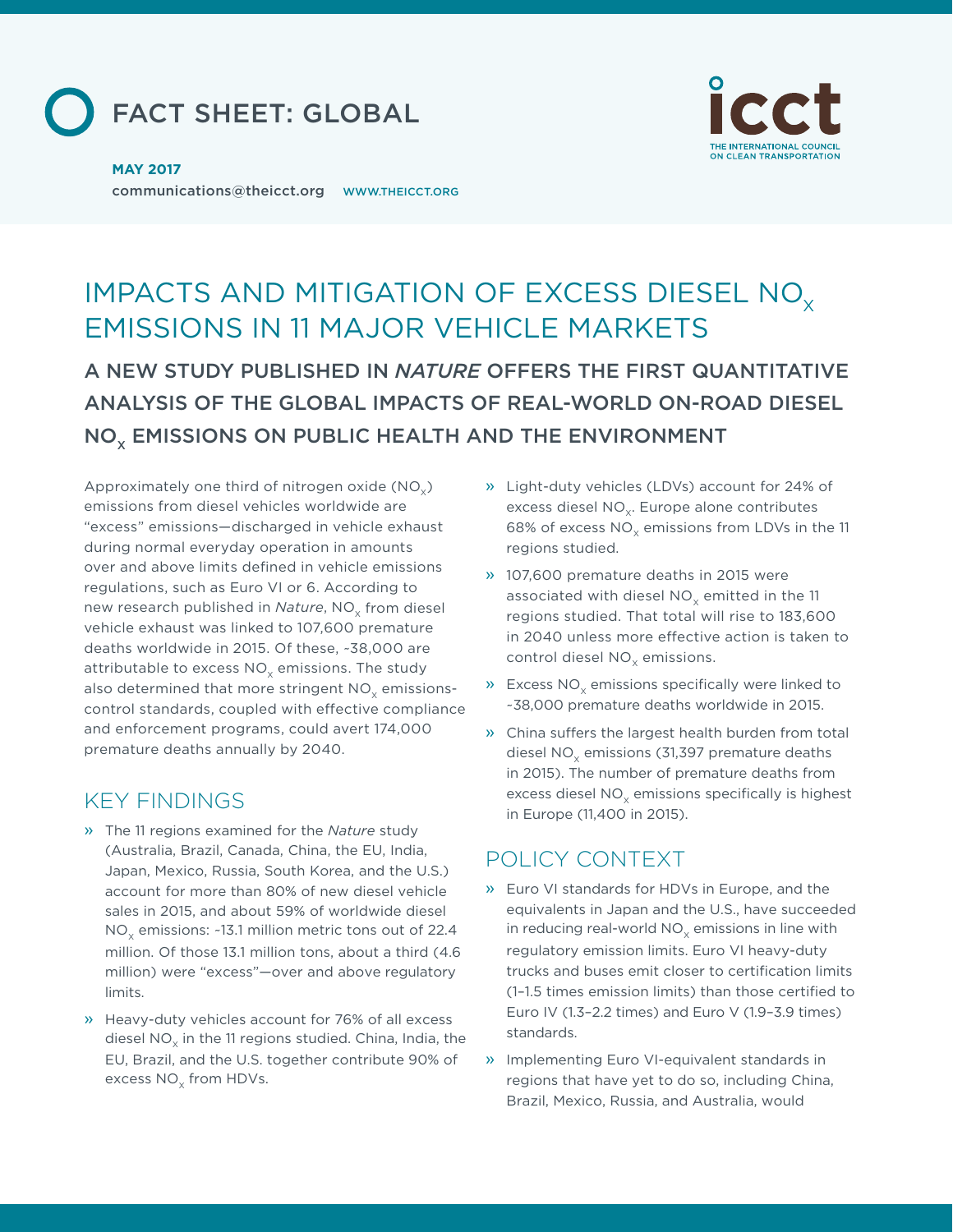

#### Annual premature deaths attributable to on-road diesel vehicle NO<sub>y</sub> emissions, 2015

\*Counts only those premature deaths resulting from NO<sub>y</sub> emissions produced in the other regions shown here.

avert 90% of the premature deaths caused by excess diesel NO<sub>v</sub> emissions today. Such standards would also drastically reduce health impacts from particulate matter emissions and near-term climate impacts from black carbon.<sup>1</sup>

» Emissions standards for LDVs in Europe have been less successful at controlling real-world NO<sub>v</sub> emissions. Euro 4 and Euro 5 standards yielded no real-world reduction compared with Euro 3 standards. First-generation Euro 6 cars do in fact produce 50% lower real-world emissions than Euro 5 cars, and implementation of the real-driving emissions (RDE) test will help. But additional changes to the Euro 6 regulation in the EU to improve procedures for the RDE test and defeat device screening could further reduce real-world diesel  $NO<sub>v</sub>$  emissions: from 4 times the regulatory limit to 1.2 times that limit, equivalent to a 70% emission reduction.2

- » US Tier 3 regulations, which are being phased in by the U.S. and Canada from 2017 to 2025 (together with LEV III regulations in California) will, according to estimates, result in the lowest real-world  $NO<sub>x</sub>$ emissions (0.01 grams per km) of any adopted regulation for LDVs.
- » Adopting stringent "next-generation" standards that achieve a 90% reduction in  $NO<sub>v</sub>$  compared to Euro 6/VI in the 11 regions studied could avert approximately 174,000 premature deaths from exposure to  $PM_{25}$  and ground-level ozone in 2040– or about 2% of  $PM_{2.5}$ -related premature deaths and 7% of ozone-related deaths globally.
- » Compared to current regulations, next-generation standards would reduce regional  $PM_{2.5}$  and ozone mortality in 2040 by 26% in Mexico, 11% in Brazil, and 7% in the EU. In Mexico and Brazil, ~85% of those regional air-quality benefits could be achieved with Euro 6/VI standards. And in the EU, ~60% of the regional air-quality benefits are achievable by strengthening the RDE test.

### METHODOLOGY

» Emission inventories were estimated for 11 major vehicle markets by combining  $NO<sub>x</sub>$  emission factors with dates of implemented vehicle regulations;

<sup>1</sup> Chambliss et al. The impact of vehicle and fuel standards on premature mortality and emissions. [http://www.theicct.org/global-health](http://www.theicct.org/global-health-roadmap)[roadmap](http://www.theicct.org/global-health-roadmap). Miller et al. Impacts of world class vehicle efficiency and emissions regulations in select G20 countries. [http://www.theicct.](http://www.theicct.org/impacts-of-world-class-vehicle-efficiency-and-emissions-regulations-in-G20-countries) [org/impacts-of-world-class-vehicle-e](http://www.theicct.org/impacts-of-world-class-vehicle-efficiency-and-emissions-regulations-in-G20-countries)fficiency-and-emissions-regu[lations-in-G20-countries](http://www.theicct.org/impacts-of-world-class-vehicle-efficiency-and-emissions-regulations-in-G20-countries).

<sup>2</sup> Miller, J. and Franco, V. Impact of improved regulation of real-world NO<sub>x</sub> emissions from diesel passenger cars in the EU, 2015−2030. <http://www.theicct.org/rde-passenger-car-nox-impacts-eu>